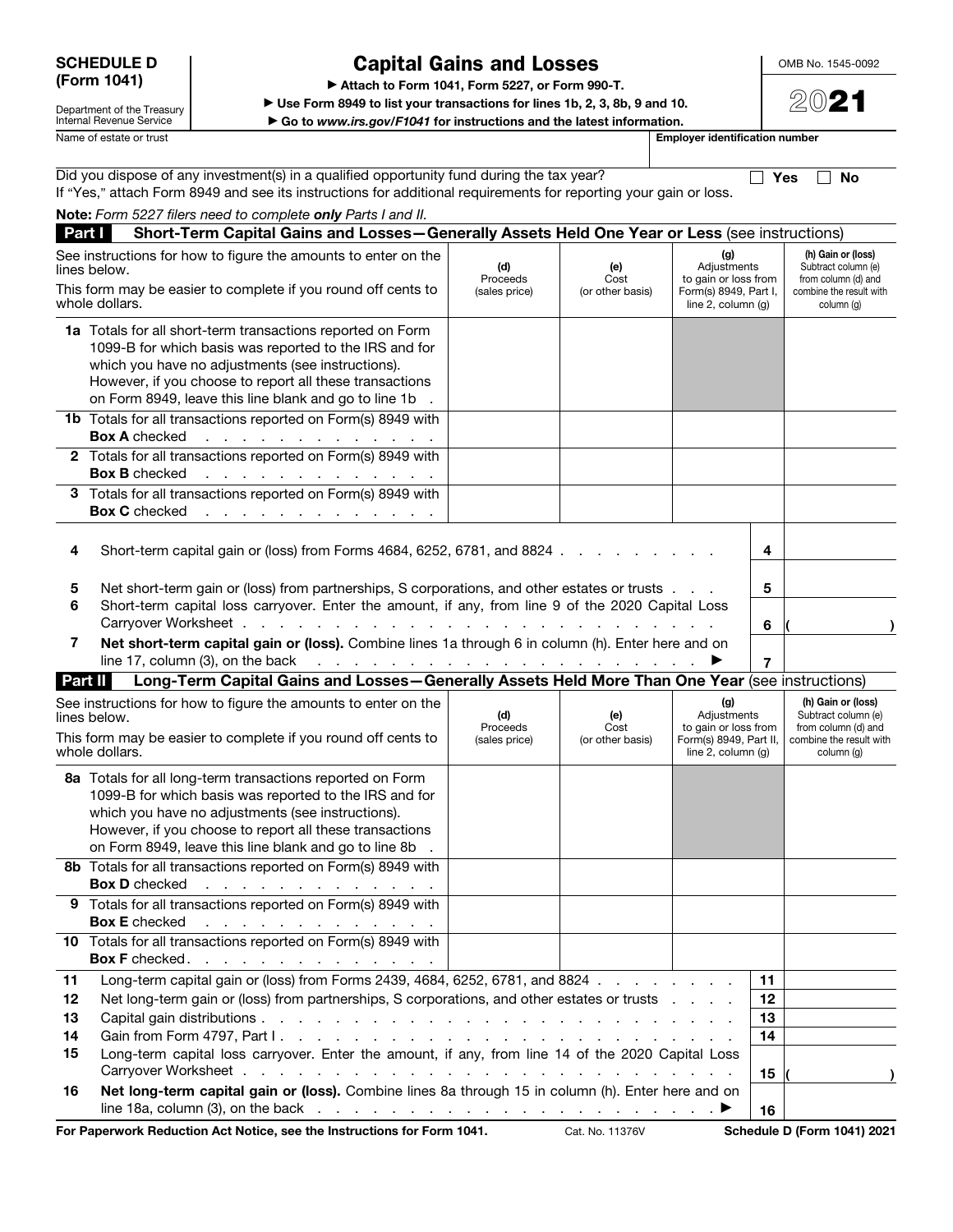|    | Schedule D (Form 1041) 2021                                                                                     |                 |                                    |                            | Page 2      |
|----|-----------------------------------------------------------------------------------------------------------------|-----------------|------------------------------------|----------------------------|-------------|
|    | Part III Summary of Parts I and II<br><b>Caution:</b> Read the instructions <b>before</b> completing this part. |                 | (1) Beneficiaries'<br>(see instr.) | (2) Estate's<br>or trust's | $(3)$ Total |
| 17 | Net short-term gain or (loss)                                                                                   |                 |                                    |                            |             |
| 18 | Net long-term gain or (loss):                                                                                   |                 |                                    |                            |             |
|    |                                                                                                                 | 18a             |                                    |                            |             |
| b  | Unrecaptured section 1250 gain (see line 18 of the worksheet)                                                   | 18 <sub>b</sub> |                                    |                            |             |
|    | c $28\%$ rate gain                                                                                              | 18 <sub>c</sub> |                                    |                            |             |
| 19 | <b>Total net gain or (loss).</b> Combine lines 17 and 18a $\ldots$ $\ldots$                                     | 19              |                                    |                            |             |

Note: *If line 19, column (3), is a net gain, enter the gain on Form 1041, line 4 (or Schedule A (Form 990-T), Part I, line 4a). If lines 18a and 19, column (2), are net gains, go to Part V, and don't complete Part IV. If line 19, column (3), is a net loss, complete Part IV and the Capital Loss Carryover Worksheet, as necessary.* 

| <b>Part IV</b> | <b>Capital Loss Limitation</b>                                                                                                                             |  |
|----------------|------------------------------------------------------------------------------------------------------------------------------------------------------------|--|
| 20             | Enter here and enter as a (loss) on Form 1041, line 4 (or Schedule A (Form 990-T), Part I, line 4c, if a                                                   |  |
|                | trust), the <b>smaller</b> of:                                                                                                                             |  |
| a              | The loss on line 19, column (3) or b $$3,000$ 20                                                                                                           |  |
|                | Note: If the loss on line 19, column (3), is more than \$3,000, or if Form 1041, page 1, line 23 (or Form 990-T, Part I, line 11), is a loss, complete the |  |
|                | Capital Loss Carryover Worksheet in the instructions to figure your capital loss carryover.                                                                |  |

Part V Tax Computation Using Maximum Capital Gains Rates

Form 1041 filers. Complete this part only if both lines 18a and 19 in column (2) are gains, or an amount is entered in Part I or Part II and there is an entry on Form 1041, line 2b(2), and Form 1041, line 23, is more than zero.

Caution: *Skip this part and complete the Schedule D Tax Worksheet in the instructions if:* 

- *Either line 18b, col. (2), or line 18c, col. (2), is more than zero, or*
- *Both Form 1041, line 2b(1), and Form 4952, line 4g, are more than zero, or*
- *There are amounts on lines 4e and 4g of Form 4952.*

Form 990-T trusts. Complete this part only if both lines 18a and 19 are gains, or qualified dividends are included in income in Part I of Form 990-T, and Form 990-T, Part I, line 11, is more than zero. Skip this part and complete the Schedule D Tax Worksheet in the instructions if either line 18b, col. (2), or line 18c, col. (2), is more than zero.

| 21 | Enter taxable income from Form 1041, line 23 (or Form 990-T, Part I, line 11)                                                                             |    |                                          | 21            |    |  |
|----|-----------------------------------------------------------------------------------------------------------------------------------------------------------|----|------------------------------------------|---------------|----|--|
| 22 | Enter the smaller of line 18a or 19 in column (2) but not                                                                                                 |    |                                          |               |    |  |
|    | less than zero $\cdots$ $\cdots$ $\cdots$ $\cdots$ $\cdots$ $\cdots$                                                                                      | 22 |                                          |               |    |  |
| 23 | Enter the estate's or trust's qualified dividends from                                                                                                    |    |                                          |               |    |  |
|    | Form 1041, line 2b(2) (or enter the qualified dividends                                                                                                   |    |                                          |               |    |  |
|    | included in income in Part I of Form 990-T)                                                                                                               | 23 |                                          |               |    |  |
| 24 | Add lines 22 and 23                                                                                                                                       | 24 |                                          |               |    |  |
| 25 | If the estate or trust is filing Form 4952, enter the                                                                                                     |    |                                          |               |    |  |
|    | amount from line 4g; otherwise, enter -0- $\blacksquare$ .                                                                                                | 25 |                                          |               |    |  |
| 26 | Subtract line 25 from line 24. If zero or less, enter -0-                                                                                                 |    | and a state of the state of the          | 26            |    |  |
| 27 | Subtract line 26 from line 21. If zero or less, enter -0-                                                                                                 |    | and a state of the state of the state of | 27            |    |  |
| 28 | Enter the smaller of the amount on line 21 or \$2,700                                                                                                     |    | and a state of the state of the          | 28            |    |  |
| 29 | Enter the smaller of the amount on line 27 or line 28                                                                                                     |    | and a state of the state of the          | 29            |    |  |
| 30 | Subtract line 29 from line 28. If zero or less, enter -0-. This amount is taxed at 0%                                                                     |    |                                          |               | 30 |  |
| 31 | Enter the smaller of line 21 or line 26 $\ldots$ . $\ldots$ . $\ldots$ . $\ldots$ . $\ldots$                                                              |    |                                          | 31            |    |  |
| 32 | Subtract line 30 from line 26                                                                                                                             |    |                                          | 32            |    |  |
| 33 | Enter the smaller of line 21 or \$13,250 $\ldots$ $\ldots$ $\ldots$ $\ldots$ $\ldots$ $\ldots$                                                            |    |                                          | 33            |    |  |
| 34 | Add lines 27 and 30                                                                                                                                       |    |                                          | 34            |    |  |
| 35 | Subtract line 34 from line 33. If zero or less, enter -0-<br>                                                                                             |    |                                          | 35            |    |  |
| 36 | Enter the smaller of line 32 or line 35                                                                                                                   |    |                                          | 36            |    |  |
| 37 |                                                                                                                                                           |    |                                          | $\sim$ $\sim$ | 37 |  |
| 38 |                                                                                                                                                           |    |                                          | 38            |    |  |
| 39 | Add lines 30 and 36<br>and the contract of the contract of the contract of the contract of                                                                |    |                                          | 39            |    |  |
| 40 | Subtract line 39 from line 38. If zero or less, enter -0-<br>example and the set of the set of the set of the 39 from line 38. If zero or less, enter -0- |    |                                          | 40            |    |  |
| 41 |                                                                                                                                                           |    |                                          |               | 41 |  |
| 42 | Figure the tax on the amount on line 27. Use the 2021 Tax Rate Schedule for Estates                                                                       |    |                                          |               |    |  |
|    | and Trusts (see the Schedule G instructions in the Instructions for Form 1041).                                                                           |    |                                          | 42            |    |  |
| 43 |                                                                                                                                                           |    |                                          | 43            |    |  |
| 44 | Figure the tax on the amount on line 21. Use the 2021 Tax Rate Schedule for Estates                                                                       |    |                                          |               |    |  |
|    | and Trusts (see the Schedule G instructions in the Instructions for Form 1041).                                                                           |    |                                          | 44            |    |  |
| 45 | Tax on all taxable income. Enter the smaller of line 43 or line 44 here and on Form 1041, Schedule                                                        |    |                                          |               |    |  |
|    |                                                                                                                                                           |    |                                          |               | 45 |  |

Schedule D (Form 1041) 2021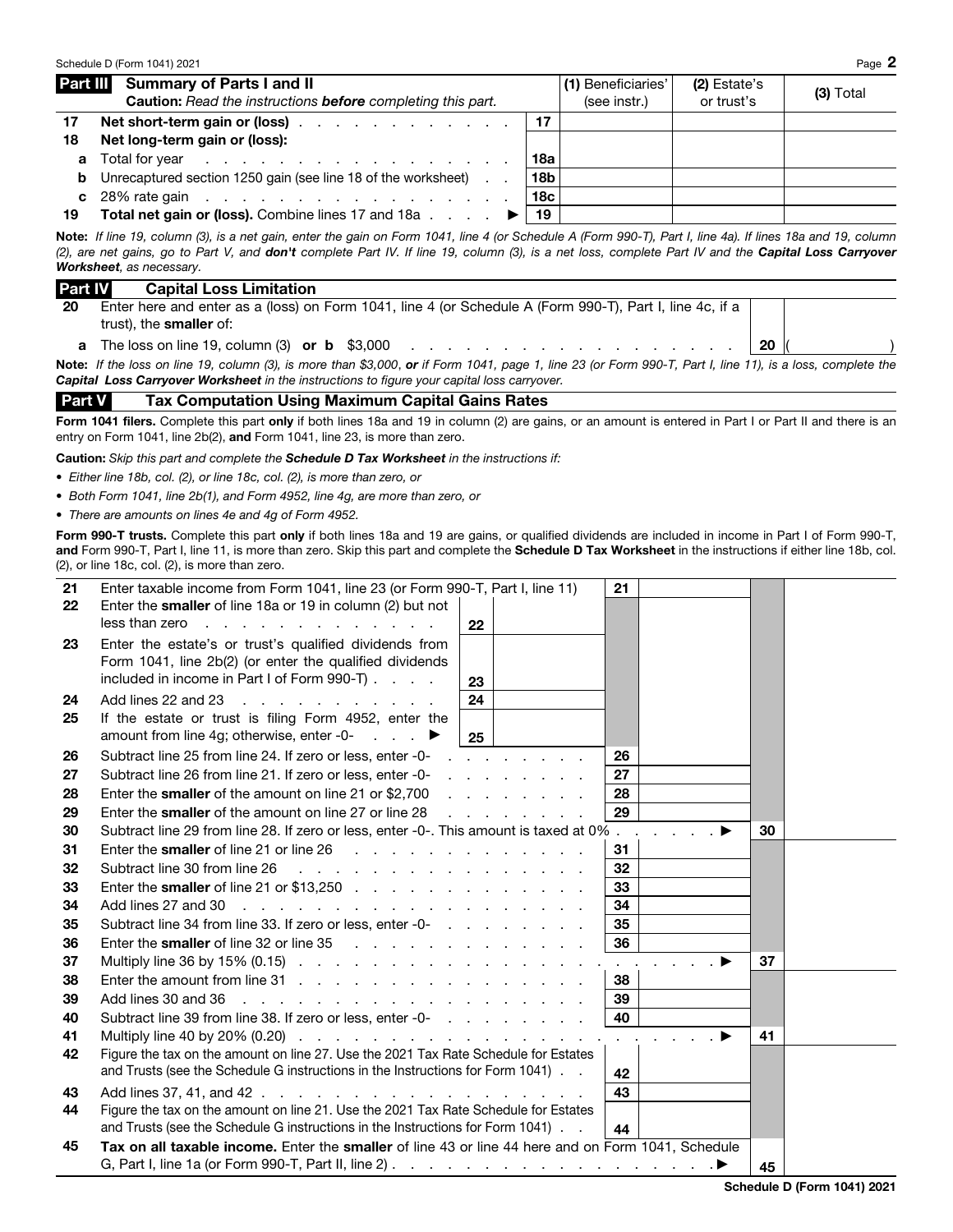## 2021 **Instructions for Schedule D (Form 1041)**



Section references are to the Internal Revenue Code unless otherwise noted.

## **Future Developments**

For the latest information about developments related to Schedule D and its instructions, such as legislation enacted after they were published, go to *[IRS.gov/Form1041](https://www.irs.gov/forms-pubs/about-form-1041)*.

## **What's New**

**Rollover of empowerment zone assets.** The election to rollover gain from the sale of empowerment zone assets doesn't apply to sales in tax years beginning after December 31, 2020.

**Capital gains and qualified dividends.** For tax year 2021, the 20% maximum capital gain rate applies to estates and trusts with income above \$13,250. The 0% and 15% rates continue to apply to certain threshold amounts. The 0% rate applies up to \$2,700. The 15% rate applies to amounts over \$2,700 and up to \$13,250.

## **Reminders**

**Gain on empowerment zone business stock.** For dispositions of empowerment zone business stock after 2018, the qualified gain attributable to periods after December 31, 2018, is not eligible for the 60% exclusion. See *Empowerment zone business stock*, later.

**Disposal of qualified opportunity fund (QOF) investment.** If you

disposed of any investment in a QOF during the tax year, you will need to check the box on Schedule D and attach Form 8949. You will also need to report the disposal on Form 8997. See the Instructions for Form 8949 and the Instructions for Form 8997 for additional reporting requirements.

**Form 8971.** Form 8971, Information Regarding Beneficiaries Acquiring Property From a Decedent, along with its Schedule A, is used to comply with the filing requirements regarding consistent basis reporting between an estate and a person acquiring property from an estate.

For more information, see *Consistent basis reporting between estate and person acquiring property from a decedent*, later.

**Form 1041 e-filing.** When e-filing Form 1041, use either Form 8453-FE, U.S. Estate or Trust Declaration for an IRS *e-file* Return, or Form 8879-F, IRS *e-file* Signature Authorization for Form 1041. If Form 1041 is e-filed, then any Schedule D (Form 1041) and Form 8949 that are part of the return must also be e-filed.

## **General Instructions**

Any reference in these instructions to "you" means the fiduciary of the estate or trust.

## **Purpose of Schedule**

These instructions explain how to complete Schedule D (Form 1041). Complete Form 8949 before you complete line 1b, 2, 3, 8b, 9, or 10 of Schedule D.

Use Schedule D to report the following.

• The overall capital gains and losses from transactions reported on Form 8949.

• Certain transactions that the estate or trust doesn't have to report on Form 8949.

• Gain from Part I of Form 4797, Sales of Business Property.

• Capital gain or loss from Form 4684, Casualties and Thefts.

- Capital gain from Form 6252,
- Installment Sale Income.

• Capital gain or loss from Form 6781, Gains and Losses From Section 1256 Contracts and Straddles.

• Capital gain or loss from Form 8824, Like-Kind Exchanges.

• Undistributed long-term capital gains from Form 2439.

• Capital gain or loss from partnerships, S corporations, or other estates or trusts.

• A capital loss carryover from 2020 to 2021.



## **Other Forms You May Have To File**

Use Form 8949 to report the sale or exchange of a capital asset (defined later) not reported on another form or schedule. See *Lines 1a and 8a*, later, for more information about when Form 8949 is and isn't needed.

Use Form 4797 to report the following.

1. The sale or exchange of:

a. Real property used in a trade or business;

b. Depreciable and amortizable tangible property used in a trade or business (but see *Disposition of Depreciable Property Not Used in Trade or Business* in the Instructions for Form 4797);

c. Oil, gas, geothermal, or other mineral property; and

d. Section 126 property.

2. The involuntary conversion (other than from casualty or theft) of property used in a trade or business and capital assets held more than 1 year for business or profit. But see *Disposition of Depreciable Property Not Used in Trade or Business* in the Instructions for Form 4797.

3. The disposition of noncapital assets other than inventory or property held primarily for sale to customers in the ordinary course of a trade or business.

4. Ordinary loss on the sale, exchange, or worthlessness of small business investment company (section 1242) stock.

5. Ordinary loss on the sale, exchange, or worthlessness of small business (section 1244) stock.

6. Election to defer a qualified section 1231 gain invested in a Qualified Opportunity Fund (QOF).

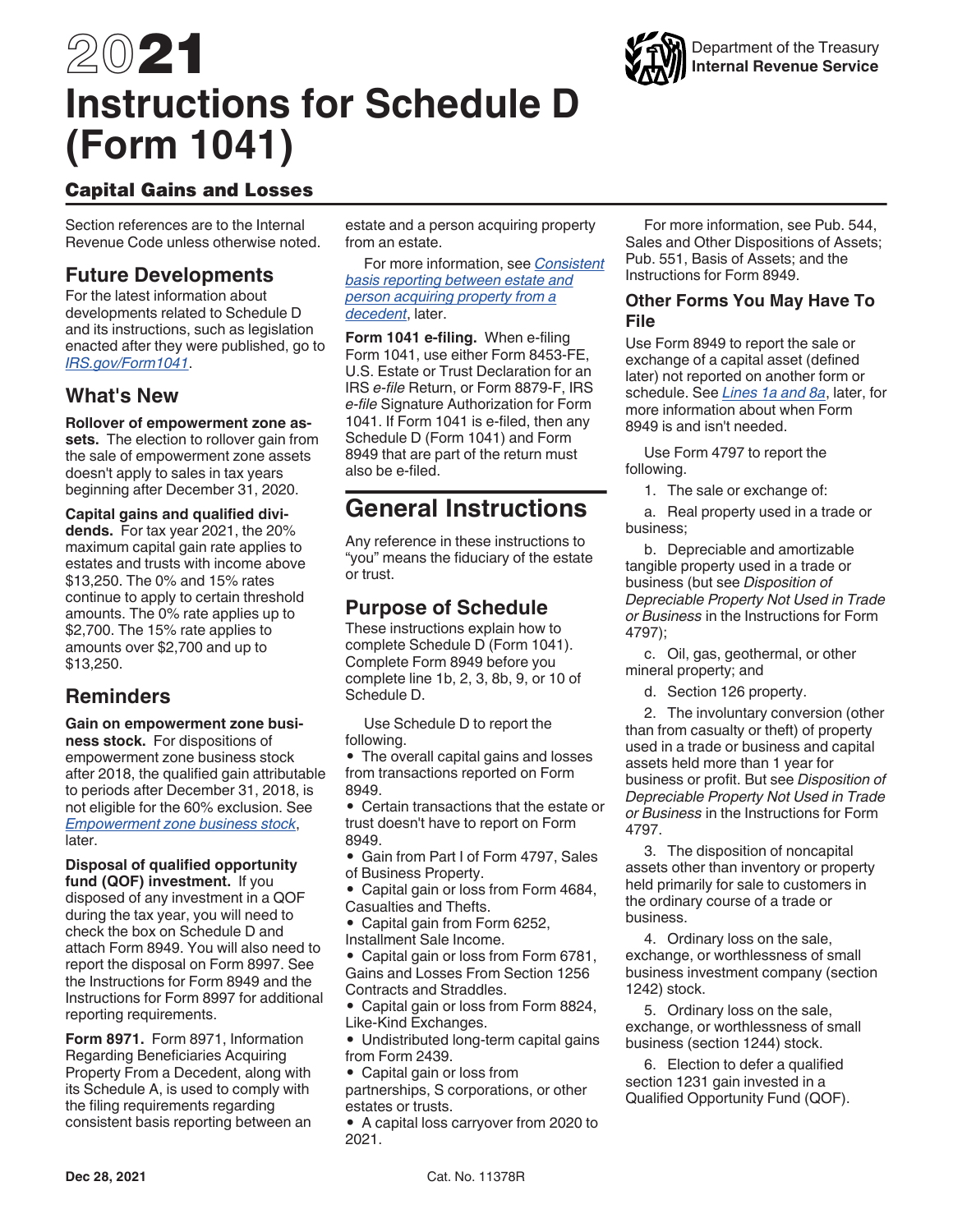Use Form 4684 to report involuntary conversions of property due to casualty or theft.

Use Form 6781 to report gains and losses from section 1256 contracts and straddles.

Use Form 8824 if the estate or trust made one or more like-kind exchanges. A like-kind exchange occurs when the estate or trust exchanges business or investment property for property of a like kind.

Use Form 8971 (including Schedule(s) A) to report basis between an estate and a person acquiring property from a decedent.

## **Special Rules for Determining Basis of Estate and Trust Property**

**Basis of trust property.** Generally, the basis of property acquired by gift is the same as its basis in the hands of the donor. However, if the fair market value (FMV) of the property at the time it was transferred to the trust is less than the transferor's basis, then the FMV is used to determine any loss upon disposition.

If the property was transferred to the trust after 1976, and a gift tax was paid under Chapter 12, then increase the donor's basis as follows:

Multiply the amount of the gift tax paid by a fraction, the numerator of which is the net appreciation in value of the gift (defined below), and the denominator of which is the amount of the gift. For this purpose, the net appreciation in value of the gift is the amount by which the FMV of the gift exceeds the donor's adjusted basis.

### **Basis of decedent's estate property.**

Generally, the basis of property acquired by a decedent's estate is the FMV of the property at the date of the decedent's death, or the alternate valuation date if the executor elected to use an alternate valuation under section 2032.

See Pub. 551 and the Instructions for Form 706 for a discussion of the valuation of qualified real property under section 2032A.

**Consistent basis reporting between estate and person acquiring property from a decedent.** Section 2004 of P.L. 114-41 has two major requirements.

1. An executor of an estate (or other person) required to file an estate tax return after July 31, 2015, must provide a Form 8971 with attached Schedules A to the IRS, and a copy of the

beneficiary's Schedule A to each beneficiary who receives or is to receive property from the estate. The Schedule A must show the final estate tax value of the property received or to be received by the beneficiary. An executor (or other person) who files an estate tax return only to make an election regarding the generation-skipping transfer tax or portability of the deceased spousal unused exclusion (DSUE) may not be required to provide Form 8971 and Schedule A.

2. If Part 2, column C of the Schedule A, received by the beneficiary indicates that the property increases the estate tax liability, the beneficiary must use a basis consistent with the final estate tax value of the property to determine the beneficiary's basis in that property. Calculate a basis consistent with the final estate tax value by starting with the reported value and then making any allowed adjustments.

For more information, see the *[Instructions for Form 8971 and](https://www.irs.gov/uac/about-form-8971) [Schedule A](https://www.irs.gov/uac/about-form-8971)* and *Column (e)—Cost or Other Basis* in the *[Instructions for Form](https://www.irs.gov/uac/about-form-8949) [8949](https://www.irs.gov/uac/about-form-8949)*.

**Basis of property acquired from a decedent who died in 2010.** See *[Pub. 4895, Tax Treatment of Property](https://www.irs.gov/pub/irs-prior/p4895--2011.pdf)  [Acquired From a Decedent Dying in](https://www.irs.gov/pub/irs-prior/p4895--2011.pdf)  [2010](https://www.irs.gov/pub/irs-prior/p4895--2011.pdf)* for details about determining the basis of property acquired from a decedent who died in 2010.

**Basis of assets held on January 1, 2001, where an election to recognize gain was made.** If you elected on behalf of an estate or trust to recognize gain on an asset held on January 1, 2001, the basis in the asset is its closing market price or FMV, whichever applies, on the date of the deemed sale and reacquisition, whether the deemed sale resulted in a gain or an unallowed loss.

**Carryover basis.** Carryover basis determined under repealed section 1023 applies to property acquired from a decedent who died after December 31, 1976, and before November 7, 1978, only if the executor made a timely filed election on Form 5970-A, Election of Carryover Basis.

**Property received from an Alaska Native Corporation.** The basis of property received by an Alaska Native Settlement Trust from an Alaska Native Corporation is the lesser of the basis of the Native Corporation in the property or the FMV immediately before the contribution of the property to the trust. The basis and FMV of the property are

shown on the statement provided by the Native Corporation to the Settlement Trust.

## **Capital Asset**

Each item of property held by the estate or trust (whether or not connected with a trade or business) is a capital asset, except the following.

• Stock in trade, inventory, or property held primarily for sale to customers.

• Depreciable or real property used in a trade or business, even if it's fully depreciated.

• Certain patents, inventions, models, or designs (whether or not patented); secret formulas or processes; or similar property. See section 1221(a)(3).

• Copyrights; literary, musical, or artistic compositions; letters or memoranda; or similar property eligible for copyright protection that the trust received from someone whose personal efforts created them or for whom they were created in a way (such as by gift) that entitled the trust to the basis of the previous owner. In the case of letters, memoranda, or similar property, such property may also be prepared or produced for the trust.

**Note.** Under section 1221(b)(3), the trust can elect to treat musical compositions and copyrights in musical works as capital assets if it acquired the assets under circumstances entitling it to the basis of the person who created the property or for whom it was prepared or produced.

• Accounts or notes receivable acquired in the ordinary course of a trade or business for services rendered or from the sale of inventoriable assets or property held primarily for sale to customers.

• Certain U.S. Government publications not purchased at the public sale price.

• Certain "commodities derivative financial instruments" held by a dealer (see section  $1221(a)(6)$ ).

• Certain hedging transactions entered into in the normal course of a trade or business (see section 1221(a)(7)).

• Supplies regularly used in a trade or business.

## **Short-Term or Long-Term**

Separate the capital gains and losses according to how long the estate or trust held or owned the property. The holding period for short-term capital gains and losses is generally 1 year or less. The holding period for long-term capital gains and losses is generally more than 1 year. Property acquired from a decedent is treated as held for more than 1 year.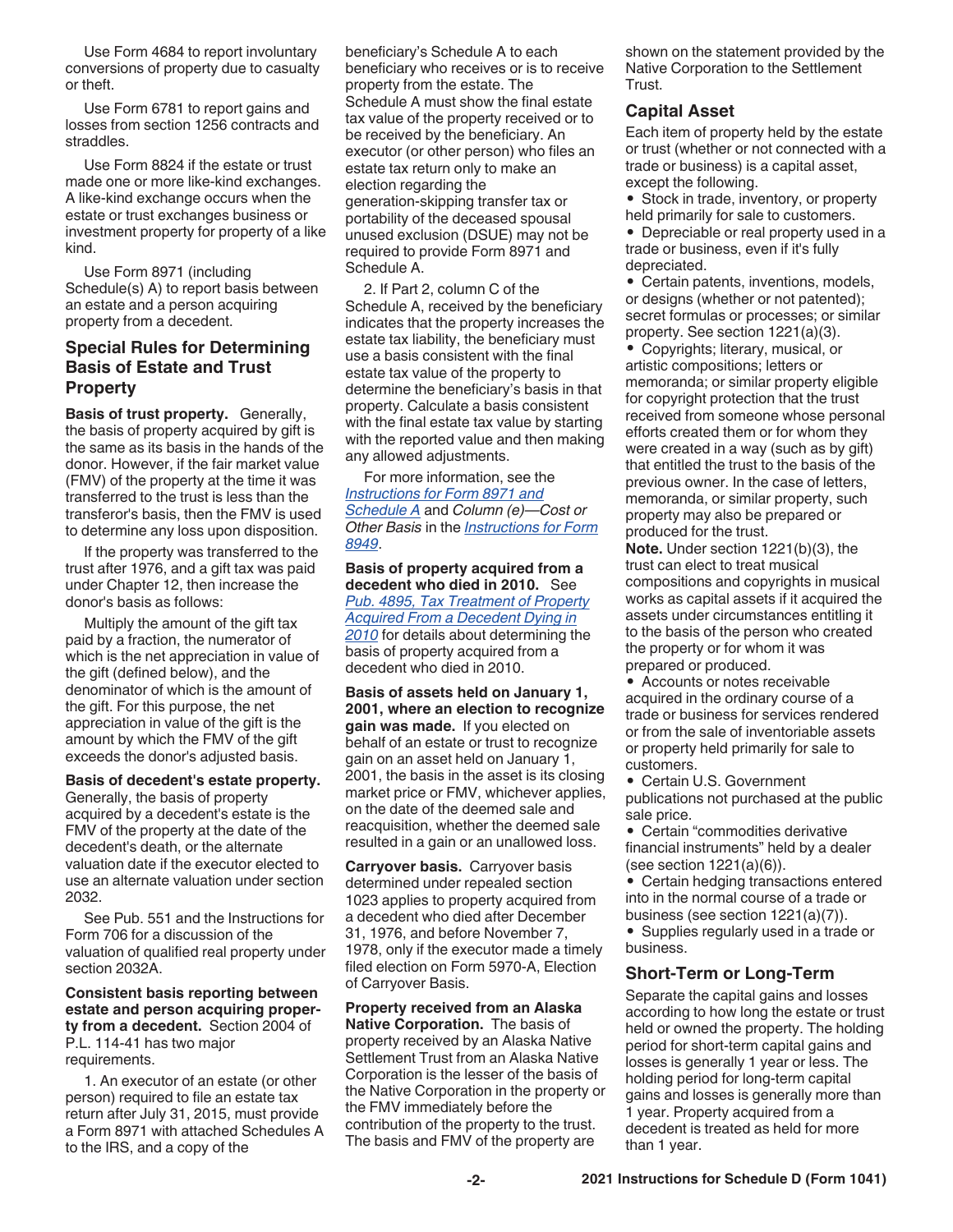To figure the length of the period the estate or trust held property, begin counting on the day after the estate or trust acquired the property and include the day it was disposed. Use the trade dates for the dates of acquisition and sale of stocks and bonds traded on an exchange or over-the-counter market.

The holding period for property received by an Alaska Native Settlement Trust from an Alaska Native Corporation includes the period the Native Corporation held the property. The date the Native Corporation acquired the property is shown on the statement provided by the Native Corporation to the Settlement Trust.

Beginning in 2018, the long-term holding period for certain gains with respect to "applicable partnership interests" is more than 3 years. See Pub. 541 for more information.

For more information about holding periods, see the Instructions for Form 8949.

## **Section 643(e)(3) Election**

For in-kind noncash property distributions, a fiduciary may elect to have the estate or trust recognize gain or loss in the same manner as if the distributed property had been sold to the beneficiary at its FMV. The distribution deduction is the property's FMV. This election applies to all distributions made by the estate or trust during the tax year. Once the election is made, it may only be revoked with IRS consent.

**Note.** Section 267 doesn't allow a trust or a decedent's estate to claim a deduction for any loss on property to which a section 643(e)(3) election applies. In addition, when a trust or a decedent's estate distributes depreciable property, section 1239 applies to deny capital gains treatment for any gain on property to which a section 643(e)(3) election applies.

## **Related Persons**

A trust can't deduct a loss from the sale or exchange of property directly or indirectly between any of the following.

• A grantor and a fiduciary of a trust,

• A fiduciary of a trust and a fiduciary (or beneficiary) of another trust created by the same grantor,

• A fiduciary and a beneficiary of the same trust,

• A trust fiduciary and a corporation of which more than 50% in value of the outstanding stock is owned directly or indirectly by or for the trust or by or for the grantor of the trust, or

• An executor of an estate and a beneficiary of that estate, except when the sale or exchange is to satisfy a pecuniary bequest (that is, a bequest of a sum of money).

## **Items for Special Treatment**

• Bonds and other debt instruments. See Pub. 550, Investment Income and Expenses (Including Capital Gains and Losses).

• Gain on the disposition of a market discount bond. In general, the gain is recharacterized as interest income to the extent of accrued market discount as of the date of disposition. See sections 1276 through 1278 and Pub. 550 for more information on market discount. See the Instructions for Form 8949 for detailed information about how to report the disposition of a market discount bond.

• Gain or loss recognized on the disposition of a contingent payment debt instrument subject to the noncontingent bond method. The gain is generally treated as interest income rather than as capital gain. In certain situations, all or a portion of a loss recognized on the disposition of a contingent payment debt instrument subject to the noncontingent bond method may be treated as an ordinary loss rather than as a capital loss. See Regulations section 1.1275-4(b) and Pub. 550 for more information on contingent payment debt instruments subject to the noncontingent bond method.

• A nonbusiness bad debt must be treated as a short-term capital loss and can be deducted only in the year the debt becomes totally worthless. See Pub. 550 for details.

• Wash sales of stock or securities (including contracts or options to acquire or sell stock or securities) (section 1091).

• Gain or loss on options to buy or sell. See Pub. 550.

• Certain real estate subdivided for sale that may be considered a capital asset (section 1237).

• Gain on disposition of stock in domestic international sales corporations (DISC) (section 995(c)).

• Gain on the sale or exchange of stock in certain foreign corporations (section 1248).

• Sales of stock received under a qualified public utility dividend reinvestment plan. See Pub. 550 for details.

• Transfer of appreciated property to a political organization (section 84).

• Amounts received by shareholders in corporate liquidations. See Pub. 550.

• Cash received in lieu of fractional shares of stock as a result of a stock split or stock dividend. See Pub. 550.

• Load charges to acquire stock in a regulated investment company (including a mutual fund), which may not be taken into account in determining gain or loss on certain dispositions of the stock if reinvestment rights were exercised. See Pub. 550.

• The sale or exchange of S corporation stock or an interest in a trust held for more than 1 year, which may result in collectibles gain (28% rate gain). See the instructions for line 18c.

• The sale or other disposition of a partnership interest may result in ordinary income, collectibles gain, or unrecaptured section 1250 gain.

• Gain or loss on the disposition of securities futures contracts. See Pub. 550.

• Gains from certain constructive ownership transactions. Gain in excess of the gain the estate or trust would have recognized if the estate or trust held a financial asset directly during the term of a derivative contract must be treated as ordinary income. See section 1260 for details.

• If qualified dividends include extraordinary dividends, any loss on the sale or exchange of the stock is a long-term capital loss to the extent of the extraordinary dividends. An extraordinary dividend is a dividend that is at least 10% (5% in the case of preferred stock) of the basis in the stock.

• Gain or loss from a sale, exchange, or other disposition of virtual currency if held as a capital asset. See Notice 2014-21, 2014-16 I.R.B. 938.

• NAV method for money market funds. Report capital gain or loss determined under the net asset value (NAV) method with respect to shares in a money market fund on Form 8949, Part I, with box C checked. Enter the name of each fund followed by "(NAV)" in column (a). Enter the net gain or loss in column (h). Leave all other columns blank. See the Instructions for Form 8949.

## **Constructive Sales Treatment for Certain Appreciated Positions**

Generally, the estate or trust must recognize gain (but not loss) on the date it enters into a constructive sale of any appreciated position in stock, a partnership interest, or certain debt instruments as if the position were disposed of at FMV on that date.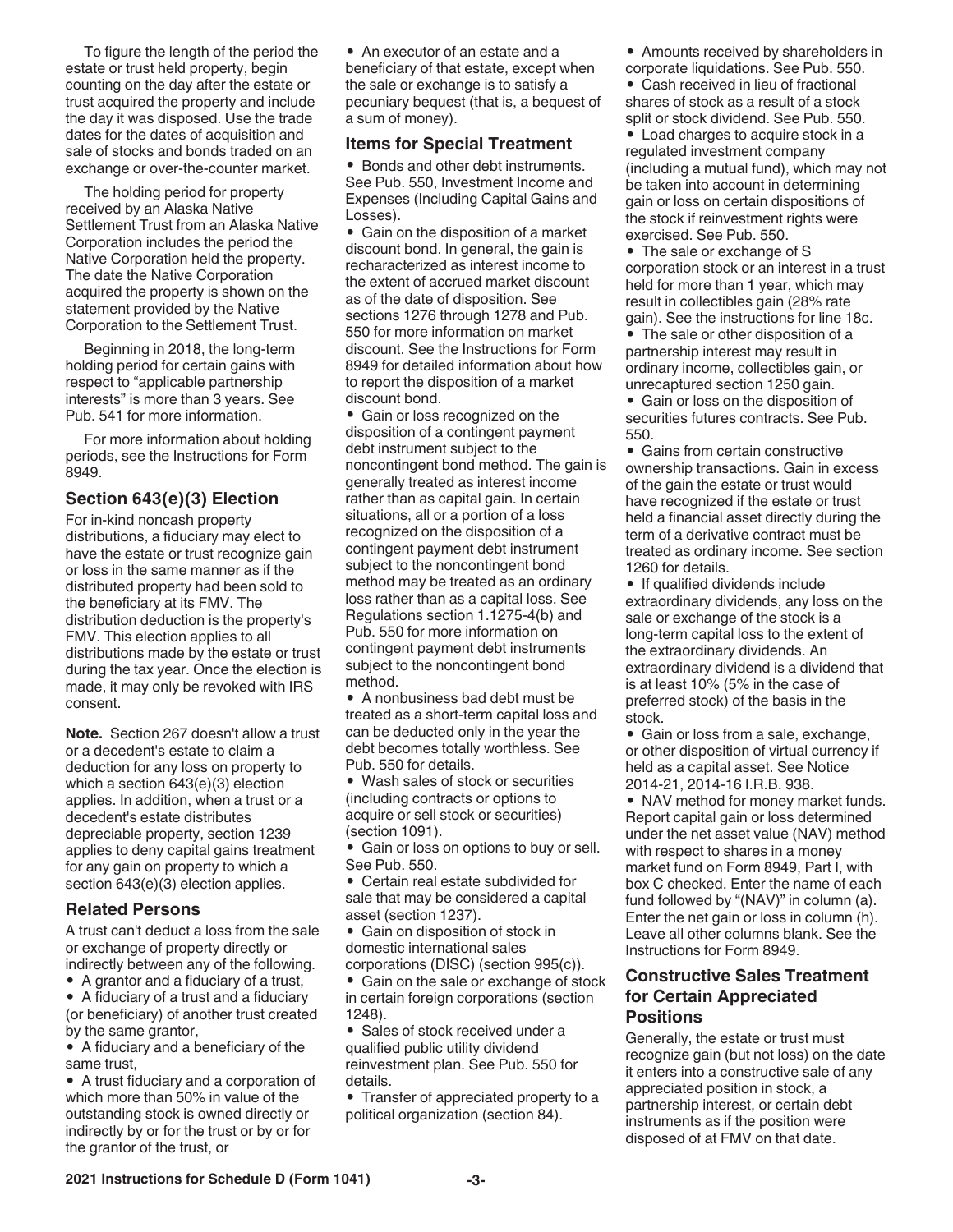The estate or trust is treated as making a constructive sale of an appreciated position when it (or a related person, in some cases) does one of the following.

• Enters into a short sale of the same or substantially identical property (that is, a "short sale against the box");

• Enters into an offsetting notional principal contract relating to the same or substantially identical property;

• Enters into a futures or forward contract to deliver the same or substantially identical property; or

• Acquires the same or substantially identical property (if the appreciated position is a short sale, offsetting notional principal contract, or a futures or forward contract).

**Exception.** Generally, constructive sale treatment doesn't apply if: • The estate or trust closed the transaction before the end of the 30th day after the end of the year in which it was entered into,

• The estate or trust held the appreciated position to which the transaction relates throughout the 60-day period starting on the date the transaction was closed, and

• At no time during that 60-day period was the estate's or trust's risk of loss reduced by holding certain other positions.

For details and other exceptions to these rules, see Pub. 550.

## **Exclusion of Gain on Qualified Small Business (QSB) Stock (Section 1202)**

Section 1202 allows you to exclude a portion of the eligible gain on the sale or exchange of QSB stock held for more than 5 years. You can exclude up to 50% of the qualified gain if you acquired the QSB stock on or before February 17, 2009. You can exclude up to 60% of the qualified gain on certain empowerment zone business stock for gain attributable to periods on or before December 31, 2018. The 60% exclusion doesn't apply to gain attributable to periods after December 31, 2018. See *Empowerment zone business stock*, later. The exclusion is increased to 75% on the sale or exchange of QSB stock acquired after February 17, 2009, and before September 28, 2010. The exclusion is increased to 100% on the sale of QSB stock acquired after September 27, 2010.

To be QSB stock, the stock must meet all of the following tests.

1. It must be stock in a C corporation (that is, not S corporation stock).

2. It must have been originally issued after August 10, 1993.

3. As of the date the stock was issued, the corporation was a QSB. A QSB is a domestic C corporation with total gross assets of \$50 million or less (a) at all times after August 9, 1993, and before the stock was issued, and (b) immediately after the stock was issued. Gross assets include those of any predecessor of the corporation. All corporations that are members of the same parent-subsidiary controlled group are treated as one corporation.

4. The estate or trust acquired the stock at its original issue (either directly or through an underwriter), either in exchange for money or other property or as pay for services (other than as an underwriter) to the corporation. In certain cases, the estate or trust may meet the test if it acquired the stock from another person who met this test (such as by gift or inheritance) or through a conversion or exchange of QSB stock the estate or trust held.

5. During substantially all the time the estate or trust held the stock:

a. The corporation was a C corporation,

b. At least 80% of the value of the corporation's assets was used in the active conduct of one or more qualified businesses (defined below), and

c. The corporation wasn't a foreign corporation, DISC, former DISC, corporation that has made (or that has a subsidiary that has made) a section 936 election, regulated investment company, real estate investment trust, real estate mortgage investment conduit, financial asset securitization investment trust, or cooperative.

**Note.** A specialized small business investment company (SSBIC) is treated as having met test 5b above.

**Qualified business.** A qualified business is any business other than the following.

• One involving services performed in the fields of health, law, engineering, architecture, accounting, actuarial science, performing arts, consulting, athletics, financial services, or brokerage services;

• One whose principal asset is the reputation or skill of one or more employees;

• Any banking, insurance, financing, leasing, investing, or similar business; • Any farming business (including the

raising or harvesting of trees);

• Any business involving the production of products for which percentage depletion can be claimed; or

• Any business of operating a hotel, motel, restaurant, or similar business.

For more details about limits and additional requirements that may apply, see Pub. 550 or section 1202.

**Acquisition date of stock acquired after February 17, 2009.** When determining whether the exclusion is limited to 50%, 75%, or 100% of the gain from the QSB stock, the acquisition date is considered to be the first day the stock is held (determined after applying the holding period rules in section 1223).

**Empowerment zone business stock.** 

Generally, the estate or trust can exclude up to 60% of its gain on certain QSB stock if it meets the following additional requirements.

1. The stock sold or exchanged was stock in a corporation that qualified as an empowerment zone business during substantially all of the time the estate or trust held the stock.

2. The estate or trust acquired the stock after December 21, 2000, and before February 18, 2009.

3. The gain from the sale or exchange of the stock is attributable to periods on or before December 31, 2018.

Requirement 1 will still be met if the corporation ceased to qualify after the 5-year period that began on the date the estate or trust acquired the stock. However, the gain that qualifies for the 60% exclusion can't be more than the gain the estate or trust would have had if it had sold the stock on the date the corporation ceased to qualify.

See section 1397C for more details.

**Stock acquired after February 17, 2009.** The estate or trust can exclude up to 75% of the gain if it acquired the stock after February 17, 2009, and before September 28, 2010.

The estate or trust can exclude up to 100% of the gain if it acquired the stock after September 27, 2010.

**Pass-through entities.** If the estate or trust held an interest in a pass-through entity (a partnership, S corporation, mutual fund, or other regulated investment company) that sold QSB stock, the estate or trust must generally have held the interest on the date the pass-through entity acquired the QSB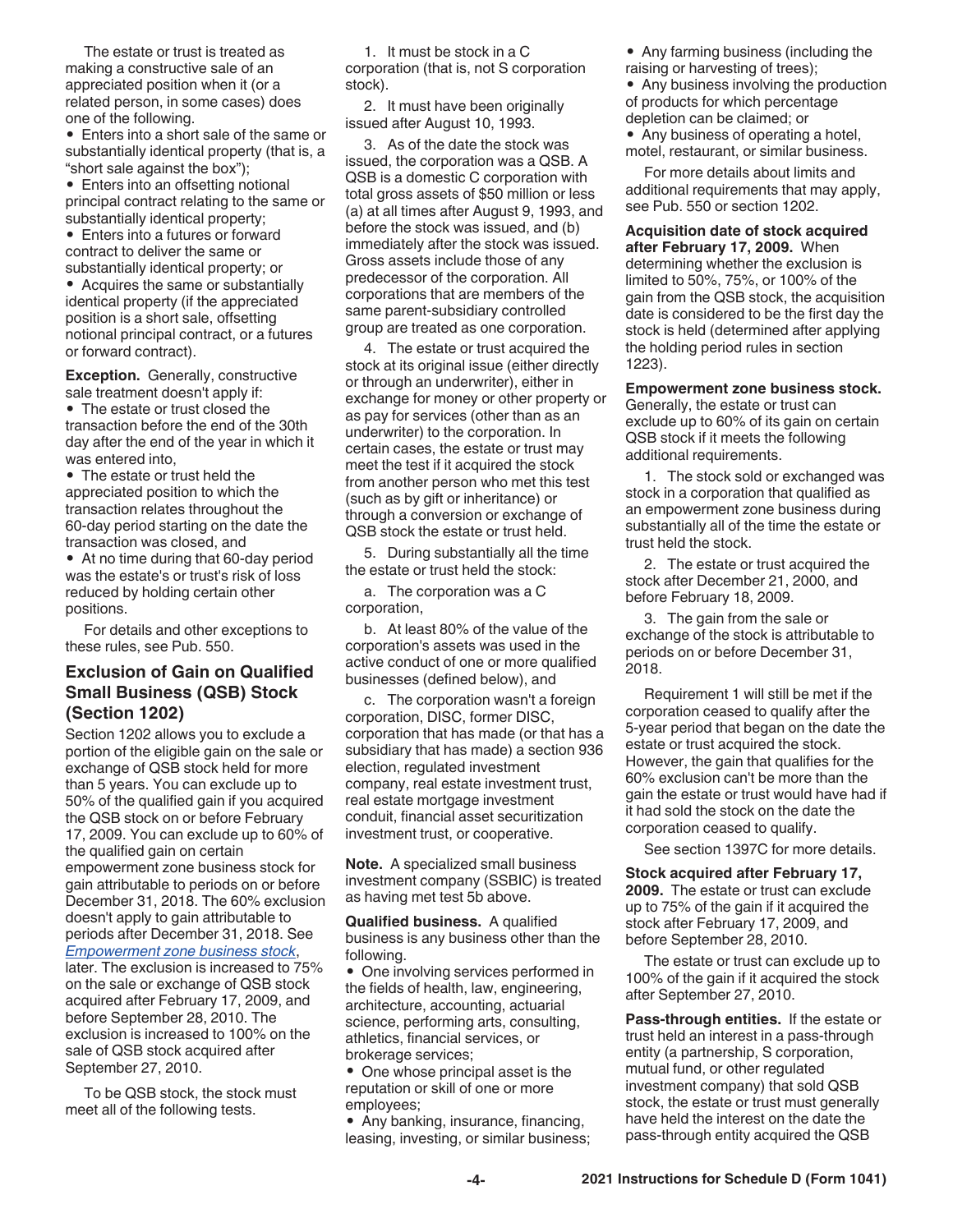stock and at all times thereafter until the stock was sold to qualify for the exclusion.

*How to report.* Report the sale or exchange of the QSB stock on Form 8949, Part II, with the appropriate box checked, as you would if you weren't taking the exclusion. Enter "Q" in column (f) and enter the amount of the excluded gain as a negative number in column (g). Put it in parentheses to show it is negative. See the Instructions for Form 8949, columns  $(f)$ ,  $(g)$ , and  $(h)$ . Complete all remaining columns. If you are completing line 18c of Schedule D, enter as a positive number the amount of your allowable exclusion on line 2 of the 28% Rate Gain Worksheet, later; if you excluded 60% of the gain, enter 2/<sup>3</sup> of the exclusion; if you excluded 75% of the gain, enter 1/3 of the exclusion; if you excluded 100% of the gain, don't enter an amount.

*Gain from Form 1099-DIV.* If the estate or trust received a Form 1099-DIV, Dividends and Distributions, with a gain in box 2c, part or all of that gain (which is also included in box 2a) may be eligible for the section 1202 exclusion. Report the total gain (box 2a) on Schedule D, line 13. In column (a) of Form 8949, Part II, enter the name of the corporation whose stock was sold. In column (f), enter "Q" and in column (g), enter the amount of the excluded gain as a negative number. See the Instructions for Form 8949, columns (f), (g), and (h). If you are completing line 18c of Schedule D, enter as a positive number the amount of your allowable exclusion on line 2 of the 28% Rate Gain Worksheet, later; if you excluded 60% of the gain, enter 2/3 of the exclusion; if you excluded 75% of the gain, enter 1/3 of the exclusion; if you excluded 100% of the gain, don't enter an amount.

*Gain from Form 2439.* If the estate or trust received a Form 2439, Notice to Shareholder of Undistributed Long-Term Capital Gains, with a gain in box 1c, part or all of that gain (which is also included in box 1a) may be eligible for the section 1202 exclusion. Report the total gain (box 1a) on schedule D, line 11. In column (a) of Form 8949, Part II, enter the name of the corporation whose stock was sold. In column (f), enter "Q" and in column (g), enter the amount of the excluded gain as a negative number. See the Instructions for Form 8949, columns  $(f)$ ,  $(g)$ , and  $(h)$ . If you are completing line 18c of Schedule D, enter as a positive number the amount of your allowable exclusion

on line 2 of the 28% Rate Gain Worksheet, later; if you excluded 60% of the gain, enter 2/3 of the exclusion; if you excluded 75% of the gain, enter 1/<sup>3</sup> of the exclusion; if you excluded 100% of the gain, don't enter an amount.

*Gain from an installment sale of QSB stock.* If all payments aren't received in the year of sale, a sale of QSB stock that isn't traded on an established securities market is generally treated as an installment sale and is reported on Form 6252. Part or all of any gain from the sale that is reported on Form 6252 for the current year may be eligible for the section 1202 exclusion. Report the long-term gain from Form 6252 on Schedule D, line 11. In column (a) of Form 8949, Part II, enter the name of the corporation whose stock was sold. In column (f), enter "Q" and in column (g), enter the amount of the allowable exclusion as a negative number. See the Instructions for Form 8949, columns  $(f)$ ,  $(g)$ , and  $(h)$ . If you are completing line 18c of Schedule D, enter as a positive number the amount of your allowable exclusion for the year on line 2 of the 28% Rate Gain Worksheet, later; if you excluded 60% of the gain, enter 2/3 of the exclusion: if you excluded 75% of the gain, enter 1/3 of the exclusion: if you excluded 100% of the gain, don't enter an amount.

*Alternative minimum tax.* Enter 7% of the estate's or trust's allowable exclusion for the year on line 8 of Schedule I (Form 1041). However, if the estate or trust qualifies for the 100% exclusion, leave line 8 of Schedule I (Form 1041) blank.

**Rollover of gain from QSB stock.** If the estate or trust held QSB stock (as defined earlier) for more than 6 months, it may elect to postpone gain if it purchased other QSB stock during the 60-day period that began on the date of the sale.

The estate or trust must recognize gain to the extent the sale proceeds exceed the cost of the replacement stock. Reduce the basis of the replacement stock by any postponed gain.

The estate or trust must make the election no later than the due date (including extensions) for filing Form 1041 for the tax year in which the stock was sold. If the original Form 1041 was filed on time, the election may be made on an amended return filed no later than 6 months after the due date of the original return (excluding extensions).

Write "Filed pursuant to section 301.9100-2" at the top of the amended return, and file it at the same address used for the original Form 1041.

*How to report.* To make the election, report the sale on Part I or Part II of Form 8949 (depending on how long the estate or trust owned the stock), as it would be reported if the election wasn't made. Then, enter "R" in column (f) and the amount of the postponed gain from the section 1045 rollover as a negative number in column (g). Put it in parentheses to show it is negative. Complete all remaining columns. See the Instructions for Form 8949, columns (f), (g), and (h).

**Exclusion of gain from DC Zone assets.** If the estate or trust sold or exchanged a District of Columbia Enterprise Zone (DC Zone) asset that it acquired after 1997 and before 2012 and held for more than 5 years, it may be able to exclude the amount of qualified capital gain that it would otherwise include in income. The exclusion applies to an interest in, or property of, certain businesses operating in the District of Columbia.

*DC Zone asset.* A DC Zone asset is any of the following.

- DC Zone business stock.
- DC Zone partnership interest.
- DC Zone business property.

*Qualified capital gain.* Qualified capital gain is any gain recognized on the sale or exchange of a DC Zone asset that is a capital asset or property used in a trade or business. It doesn't include any of the following gains.

• Gain attributable to periods after December 31, 2016.

• Gain treated as ordinary income under section 1245.

• Section 1250 gain figured as if section 1250 applied to all depreciation rather than the additional depreciation.

• Gain attributable to real property, or an intangible asset, that isn't an integral part of a DC Zone business.

• Gain from a related-party transaction. See *Sales and Exchanges Between Related Persons* in chapter 2 of Pub. 544.

*How to report.* Report the sale or exchange of DC Zone business stock or a DC Zone partnership interest on Form 8949, Part II, as you would if you weren't taking the exclusion. Then, enter "X" in column (f). Enter the amount of the exclusion as a negative number in column (g). Put it in parentheses to show it is negative. See the instructions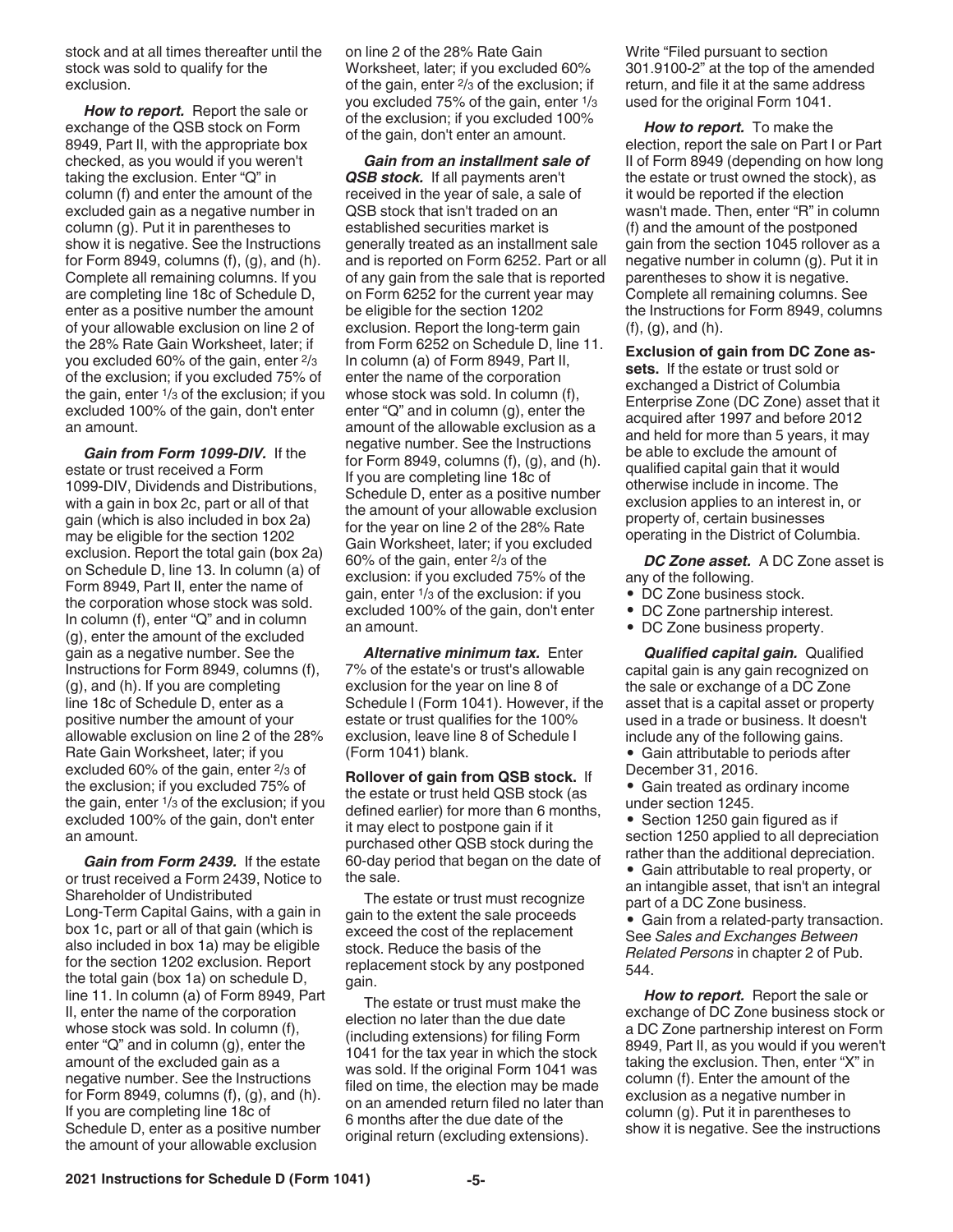for Form 8949, columns  $(f)$ ,  $(g)$ , and  $(h)$ . Complete all remaining columns.

Report the sale or exchange of DC Zone business property on Form 4797. See the Form 4797 instructions for details.

**Exclusion of gain from qualified community assets.** If the estate or trust sold or exchanged a qualified community asset that it acquired after 2001 and before 2010 and held for more than 5 years, it may be able to exclude the qualified capital gain that it would otherwise include in income. The exclusion applies to an interest in, or property of, certain renewal community businesses.

*Qualified community asset.* A qualified community asset is any of the

following.

• Qualified community stock.

• Qualified community partnership interest.

• Qualified community business property.

*Qualified capital gain.* Qualified capital gain is any gain recognized on the sale or exchange of a qualified community asset but doesn't include any of the following.

• Gain attributable to periods after December 31, 2014.

• Gain treated as ordinary income under section 1245.

• Section 1250 gain figured as if section 1250 applied to all depreciation rather than the additional depreciation.

• Gain attributable to real property, or an intangible asset, that isn't an integral part of a renewal community business. • Gain from a related-party transaction. See *Sales and Exchanges Between* 

*Related Persons* in chapter 2 of Pub. 544.

*How to report.* Report the sale or exchange of qualified community stock or a qualified community partnership interest on Form 8949, Part II, with the appropriate box checked, as you would if you weren't taking the exclusion. Then, enter "X" in column (f) and enter the amount of the exclusion as a negative number in column (g). Put it in parentheses to show it is negative. See the instructions for Form 8949, columns (f), (g), and (h). Complete all remaining columns.

Report the sale or exchange of qualified community business property on Form 4797. See the Form 4797 instructions for details.

**Deferral of gain invested in a Qualified Opportunity Fund (QOF).** If the

estate or trust has an eligible gain (defined below), it can invest that gain in a QOF and elect to defer part or all of the gain that it would otherwise include in income until the estate or trust sells or exchanges the investment in the QOF or December 31, 2026, whichever is earlier. If the election is made, only include gain to the extent, if any, that the amount of realized gain is more than the aggregate amount invested in a QOF during the 180-day period beginning on the date the gain was realized. The estate or trust may also be able to permanently exclude the gain from the sale or exchange of any investment in a QOF if the investment is held for at least 10 years.

*QOF.* A QOF is any investment vehicle that is organized as either a corporation or partnership for the purpose of investing in eligible property that is located in a Qualified Opportunity Zone.

*Eligible gain.* Gain that is eligible to be deferred if it is invested in a QOF includes any amount treated as a capital gain for federal income tax purposes. See section 1400Z for more details on QOFs and the special rules. Also, see *[IRS.gov/Newsroom/Opportunity-Zones-](https://www.irs.gov/newsroom/opportunity-zones-frequently-asked-questions)[Frequently-Asked-Questions](https://www.irs.gov/newsroom/opportunity-zones-frequently-asked-questions)*.

*How to report.* Report the eligible gain as you normally would on Schedule D (Form 1041). See the Form 8949 instructions for how to report the deferral. You also need to attach Form 8997 annually until you dispose of the QOF investment. See the Instructions for Form 8997.

## **Specific Instructions**



## **Rounding Off Whole Dollars**

*The instructions below assume* 

You can round off cents to whole dollars on your Schedule D (Form 1041). If you do round to whole dollars, you must round all amounts. To round, drop amounts under 50 cents and increase amounts from 50 to 99 cents to the next dollar. For example, \$1.39 becomes \$1 and \$2.50 becomes \$3.

If you have to add two or more amounts to figure the amount to enter on a line, include cents when adding the amounts and round off only the total.

If you are entering amounts that include cents, make sure to include the decimal point. There is no cents column on the form.

## **Disposal of QOF investment**

If you disposed of any investment in a QOF during the tax year, check the box on page 1 of Schedule D and see the Instructions for Form 8949 for additional reporting requirements. You must also complete Part III of Form 8997. See the Instructions for Form 8997 for details.

## **Lines 1a and 8a—Transactions Not Reported on Form 8949**

The estate or trust can report on line 1a (for short-term transactions) or line 8a (for long-term transactions) the aggregate totals from any transactions (except sales of collectibles) for which:

• The estate or trust received a Form 1099-B (or substitute statement) that shows basis was reported to the IRS and doesn't show any adjustments in boxes 1f or 1g,

• The Ordinary check box in box 2 of Form 1099-B is not checked,

• The QOF check box in box 3 of Form 1099-B is not checked,

• The estate or trust isn't electing to defer income due to an investment in a QOF and isn't terminating deferral from an investment in a QOF, and

• The estate or trust doesn't need to make any adjustments to the basis or type of gain or loss (short term or long term) reported on Form 1099-B (or substitute statement), or to its gain or loss.

See *How To Complete Form 8949, Columns (f) and (g)*, in the Form 8949 instructions for details about possible adjustments to your gain or loss.

If the estate or trust chooses to report these transactions on lines 1a and 8a, don't report them on Form 8949. You don't need to attach a statement to explain the entries on lines 1a and 8a.

Figure gain or loss on each line. First, subtract the cost or other basis in column (e) from the proceeds (sales price) in column (d). Enter the gain or loss in column (h). Enter negative amounts in parentheses.

*Example 1—basis reported to the IRS.* The estate or trust received a Form 1099-B reporting the sale of stock held for 3 years. It shows proceeds (in box 1d) of \$6,000 and cost or other basis (in box 1e) of \$2,000. Box 12 is checked, meaning that basis was reported to the IRS. The estate or trust doesn't need to make any adjustments to the amounts reported on Form 1099-B or enter any codes. This was the estate's or trust's only 2021 transaction. Instead of reporting this transaction on Form 8949, the estate or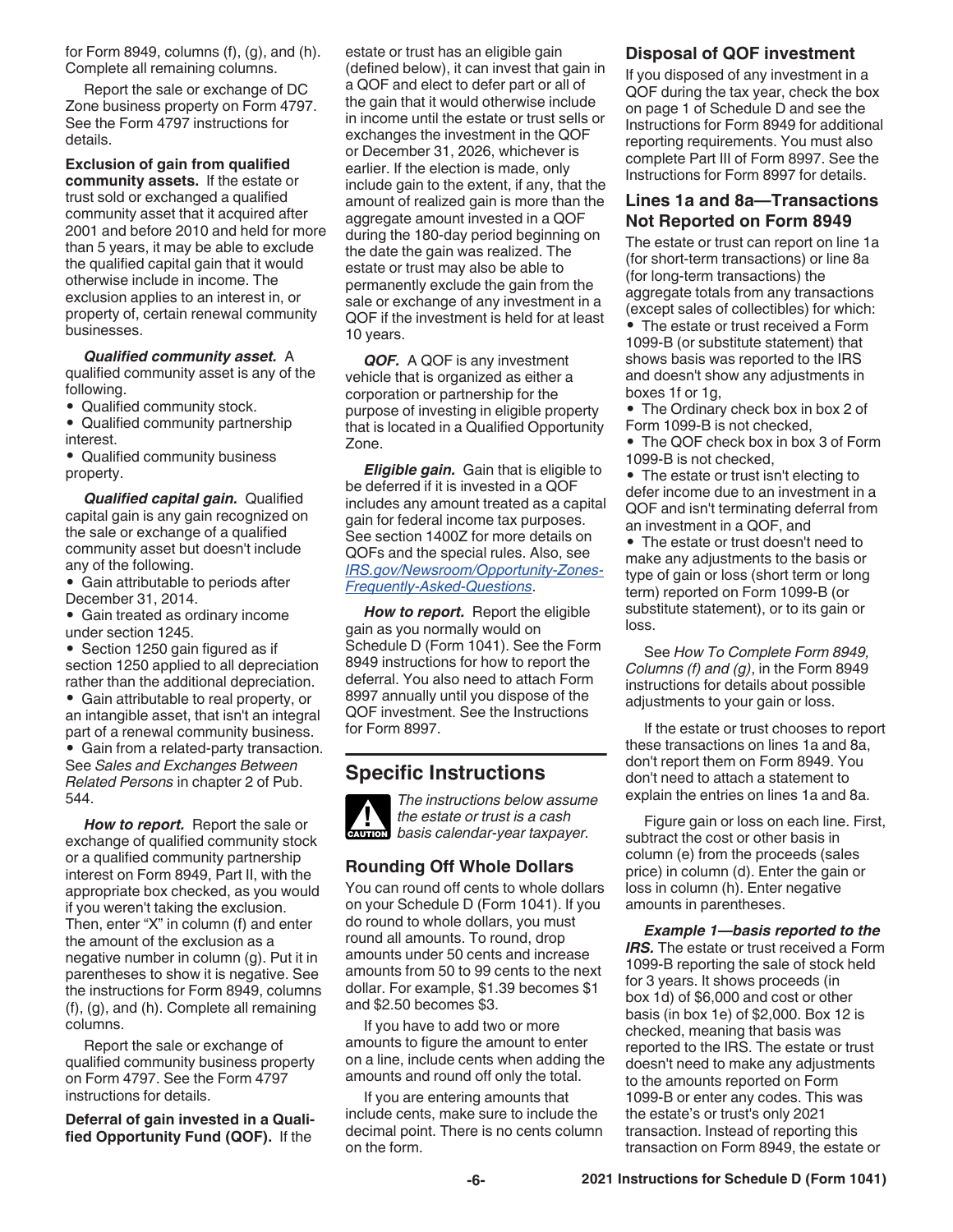trust can enter \$6,000 on Schedule D, line 8a, column (d); \$2,000 in column (e); and \$4,000 (\$6,000 – \$2,000) in column (h).

If you had a second transaction that was the same except that the proceeds were \$5,000 and the basis was \$3,000, combine the two transactions. Enter  $$11,000 ($6,000 + $5,000)$  on Schedule D, line 8a, column (d); \$5,000 (\$2,000 + \$3,000) in column (e); and \$6,000 (\$11,000 – \$5,000) in column (h).

*Example 2—basis not reported to the IRS.* The estate or trust received a Form 1099-B showing proceeds (in box 1d) of \$6,000 and cost or other basis (in box 1e) of \$2,000. Box 12 isn't checked, meaning that basis wasn't reported to the IRS. Don't report this transaction on line 1a or line 8a. Instead, report the transaction on Form 8949. Complete all necessary pages of Form 8949 before completing line 1b, 2, 3, 8b, 9, or 10 of Schedule D (Form 1041).

*Example 3—adjustment.* The estate or trust received a Form 1099-B showing proceeds (in box 1d) of \$6,000 and cost or other basis (in box 1e) of \$2,000. Box 12 is checked, meaning that basis was reported to the IRS. However, the basis shown in box 1e is incorrect. Don't report this transaction on line 1a or line 8a. Instead, report the transaction on Form 8949. See the Instructions for Form 8949, columns (f), (g), and (h). Complete all necessary pages of Form 8949 before completing line 1b, 2, 3, 8b, 9, or 10 of Schedule D (Form 1041).

## **Lines 1b, 2, 3, 8b, 9, and 10, Column (h)—Transactions Reported on Form 8949**

Figure gain or loss on each line. First, subtract the cost or other basis in column (e) from the proceeds (sales price) in column (d). Then, combine the result with any adjustments in column (g). Enter the gain or loss in column (h). Enter negative amounts in parentheses.

**Example 1—gain.** Column (d) is \$6,000 and column (e) is \$2,000. Enter \$4,000 in column (h).

*Example 2—loss.* Column (d) is \$6,000 and column (e) is \$8,000. Enter (\$2,000) in column (h).

*Example 3—adjustment.* Column (d) is \$6,000, column (e) is \$2,000, and column (g) is (\$1,000). Enter \$3,000 (\$6,000 − \$2,000 − \$1,000) in column (h).

## **Lines 4 and 11**

**Undistributed capital gains.** Include on line 11, column (h), the amount from box 1a of Form 2439. This amount represents the estate's or trust's share of undistributed long-term capital gains from a regulated investment company (mutual fund) or real estate investment trust.

If there is an amount in box 1b of Form 2439, include that amount on line 11 of the Unrecaptured Section 1250 Gain Worksheet, later, if you are required to complete line 18b, column (2) of the schedule. If there is an amount in box 1c of Form 2439, see *Exclusion of Gain on Qualified Small Business (QSB) Stock (Section 1202)*, earlier. If there is an amount in box 1d of Form 2439, include that amount on line 4 of the 28% Rate Gain Worksheet, later.

Enter on Form 1041, Schedule G, Part II, line 16a, the tax paid as reported in box 2 of Form 2439. Increase the basis of the stock by the excess of the amount included in income over the amount of the credit for tax paid. See Pub. 550 for more details.

**Installment sales.** If the estate or trust sold property (other than publicly traded stocks or securities) at a gain during the tax year and will receive a payment in a later tax year, you generally report the sale on the installment method and file Form 6252, unless you elect not to do so.

Also, use Form 6252 to report any payment received in 2021 from a sale made in an earlier tax year that was reported on the installment method.

To elect out of the installment method, report the full amount of the gain on Form 8949 on a timely filed return (including extensions) for the year of the sale. If the original return was filed timely, the election may be made on an amended return filed no later than 6 months after the due date of the original return (excluding extensions). Write "Filed pursuant to section 301.9100-2" at the top of the amended return, and file it at the same address as the original Form 1041.

### **Exchange of "like-kind" property.**

Generally, no gain or loss is recognized when property held for productive use in a trade or business or for investment is exchanged solely for property of a like kind to be held either for productive use in a trade or business or for investment. However, if a trust exchanges like-kind property with a related person (see *Related Persons*, earlier) and within 2 years of the last transfer that was part of

the exchange, the related person disposes of the property, or the trust disposes of the property received in exchange from the related person, then the original exchange will not qualify for nonrecognition. See section 1031(f) for exceptions.

Complete and attach Form 8824 to Form 1041 for each exchange.

## **Line 13—Capital Gain Distributions**

Enter as a long-term capital gain on line 13, column (h), the total capital gain distributions paid during the year, regardless of how long the estate or trust held its investment. This amount is reported in box 2a of Form 1099-DIV. If there is an amount in box 2b, include that amount on line 11 of the Unrecaptured Section 1250 Gain Worksheet, later, if the worksheet is required. If there is an amount in box 2c, see *Exclusion of Gain on Qualified Small Business (QSB) Stock (Section 1202)*, earlier. If there is an amount in box 2d of Form 1099-DIV, include the amount on line 4 of the 28% Rate Gain Worksheet, later.

## **Line 17, Column (1)—Beneficiaries' Net Short-Term Capital Gain or Loss**

Enter the amount of net short-term capital gain or loss allocable to the beneficiary or beneficiaries. Include only those short-term capital losses that are taken into account in determining the amount of gain from the sale or exchange of capital assets that is paid, credited, or required to be distributed to any beneficiary during the tax year. See Regulations section 1.643(a)-3 for more information about allocation of capital gains and losses.

If the losses from the sale or exchange of capital assets are more than the gains, the net loss must be allocated to the estate or trust and not to the beneficiaries.

## **Line 17, Column (2)—Estate's or Trust's Net Short-Term Capital Gain or Loss**

Enter the amount of the net short-term capital gain or loss allocable to the estate or trust. Include any capital gain paid or permanently set aside for a charitable purpose specified in section 642(c).

## **Line 17, Column (3)—Total** Enter the total of the amounts entered in

columns (1) and (2). The amount in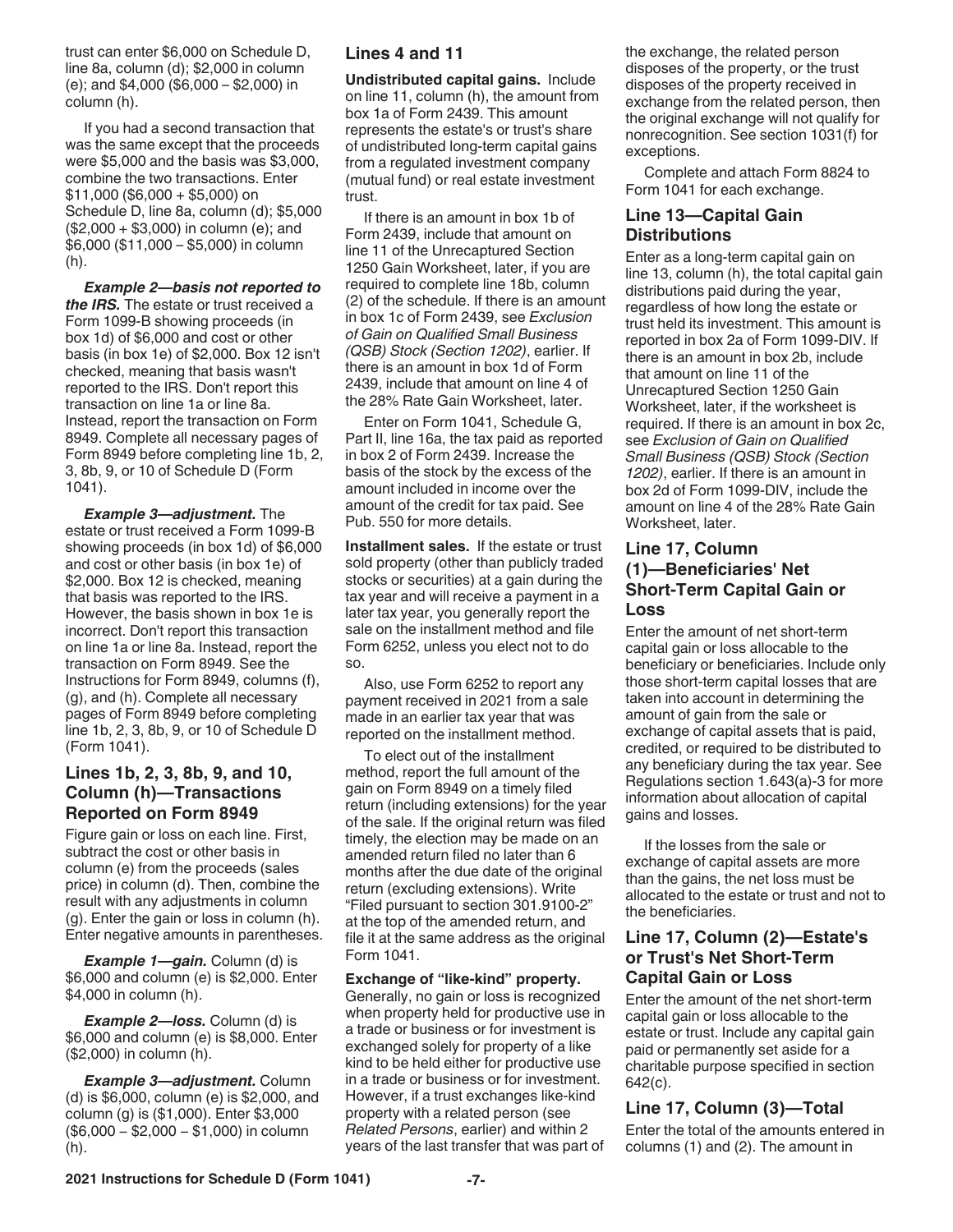| If the estate or trust isn't reporting a gain on Form 4797, line 7, skip lines T through 9 and go to<br>line 10.                                                                                                                                                                                                                                |                                        |
|-------------------------------------------------------------------------------------------------------------------------------------------------------------------------------------------------------------------------------------------------------------------------------------------------------------------------------------------------|----------------------------------------|
| 1. If the estate or trust has a section 1250 property in Part III of Form 4797 for which you made an entry in<br>Part I of Form 4797 (but not on Form 6252), enter the <b>smaller</b> of line 22 or line 24 of Form 4797 for that<br>property. If the estate or trust didn't have any such property, go to line 4. If it had more than one such |                                        |
| 2. Enter the amount from Form 4797, line 26g, for the property for which you made an entry on                                                                                                                                                                                                                                                   | $2.$ $\qquad \qquad$                   |
|                                                                                                                                                                                                                                                                                                                                                 |                                        |
| 4. Enter the total unrecaptured section 1250 gain included on line 26 or line 37 of Form(s) 6252 from<br>installment sales of trade or business property held more than 1 year (see instructions)                                                                                                                                               | 4.                                     |
| 5. Enter the total of any amounts reported to the estate or trust on a Schedule K-1 from a partnership or                                                                                                                                                                                                                                       |                                        |
|                                                                                                                                                                                                                                                                                                                                                 | 6. $\qquad \qquad$                     |
|                                                                                                                                                                                                                                                                                                                                                 |                                        |
|                                                                                                                                                                                                                                                                                                                                                 |                                        |
|                                                                                                                                                                                                                                                                                                                                                 | 9.                                     |
| 10. Enter the amount of any gain from the sale or exchange of an interest in a partnership attributable to                                                                                                                                                                                                                                      |                                        |
| 11. Enter the total of any amounts reported to the estate or trust on a Schedule K-1, Form 1099-DIV, or<br>Form 2439 as "unrecaptured section 1250 gain" from an estate, trust, real estate investment trust, or                                                                                                                                | <b>11.</b> $\sim$ $\sim$ $\sim$ $\sim$ |
| 12. Enter the total of any unrecaptured section 1250 gain from sales (including installment sales) or other<br>dispositions of section 1250 property held more than 1 year for which you didn't make an entry in Part I                                                                                                                         |                                        |
|                                                                                                                                                                                                                                                                                                                                                 |                                        |
| 14. If the estate or trust had any section 1202 gain or collectibles gain or (loss), enter<br>the total of lines 1 through 4 of the 28% Rate Gain Worksheet. Otherwise,                                                                                                                                                                         |                                        |
| 15. Enter the (loss), if any, from Schedule D, line 7. If Schedule D, line 7, is zero or a                                                                                                                                                                                                                                                      |                                        |
| 16. Enter the estate's or trust's long-term capital loss carryovers from Schedule D,<br>line 15, and from Schedule K-1 (Form 1041), box 11, code D, from another<br>estate or trust                                                                                                                                                             |                                        |
| 17. Combine lines 14 through 16. If the result is a (loss), enter it as a positive amount. If the result is zero or                                                                                                                                                                                                                             |                                        |
| 18. Unrecaptured section 1250 gain. Subtract line 17 from line 13. If zero or less, enter -0-. Enter the                                                                                                                                                                                                                                        |                                        |
|                                                                                                                                                                                                                                                                                                                                                 |                                        |

**If the estate or trust isn't reporting a gain on Form 4797, line 7, skip lines 1 through 9 and go to** 

column (3) should be the same as the amount on line 7.

## **Line 18a—Net Long-Term Capital Gain or Loss**

Allocate the net long-term capital gain or loss on line 18a in the same manner as the net short-term capital gain or loss on line 17. However, don't take the section 1202 exclusion on gain from the sale or exchange of qualified small business stock into account when figuring net long-term capital gain or loss allocable to the beneficiaries.

## **Line 18b—Unrecaptured Section 1250 Gain**

Complete the Unrecaptured Section 1250 Gain Worksheet, above, if any of the following apply.

• During the tax year, the estate or trust sold or otherwise disposed of section 1250 property (generally, real property that was depreciated) held more than 1 year.

• The estate or trust received installment payments during the tax year for section 1250 property held more than 1 year and is reporting gain on the installment method.

• The estate or trust received a Schedule K-1 from an estate or trust, partnership, or S corporation that reports "unrecaptured section 1250 gain" for the tax year.

• The estate or trust received a Form 1099-DIV or Form 2439 from a real estate investment trust or regulated investment company (including a mutual fund) that reports "unrecaptured section 1250 gain" for the tax year.

• The estate or trust reported a long-term capital gain from the sale or exchange of an interest in a partnership that owned section 1250 property.

## **Instructions for the Unrecaptured Section 1250 Gain Worksheet**

**Lines 1 through 3.** If the estate or trust had more than one property, complete lines 1 through 3 for each property on a separate worksheet. Next, enter the total amount for all properties on line 3; then, go to line 4.

**Line 4.** To figure the amount to enter on line 4, follow the steps below for each installment sale of trade or business property held more than 1 year.

**Step 1.** Figure the smaller of (a) the depreciation allowed or allowable, or (b) the total gain for the sale. This is the smaller of line 22 or line 24 of the 2021 Form 4797 (or the comparable lines of Form 4797 for the year of sale) for that property.

**Step 2.** Reduce the amount figured in step 1 by any section 1250 ordinary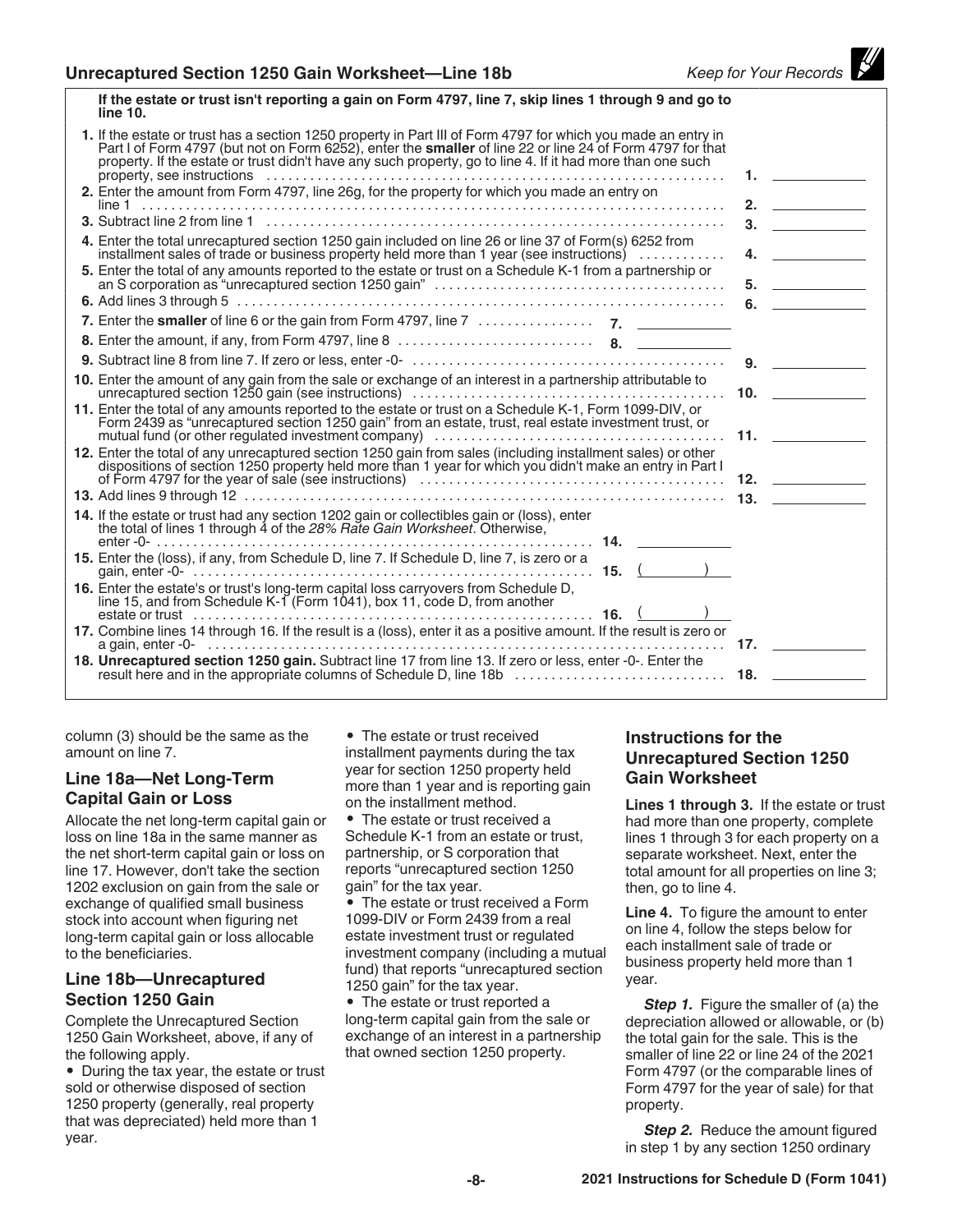income recapture for the sale. This is the amount from line 26g of the 2021 Form 4797 (or the comparable line of Form 4797 for the year of sale) for that property. The result is the total unrecaptured section 1250 gain that must be allocated to the installment payments received from the sale.

**Step 3.** Generally, the amount of section 1231 gain on each installment payment is treated as unrecaptured section 1250 gain until the total unrecaptured section 1250 gain figured in step 2 has been used in full. Figure the amount of gain treated as unrecaptured section 1250 gain for installment payments received during the tax year as the smaller of (a) the amount from line 26 or line 37 of the 2021 Form 6252, whichever applies; or (b) the amount of unrecaptured section 1250 gain remaining to be reported. This amount is generally the total unrecaptured section 1250 gain for the sale reduced by all gain reported in prior years (excluding section 1250 ordinary income recapture). However, if you chose not to treat all of the gain from payments received after May 6, 1997, and before August 24, 1999, as unrecaptured section 1250 gain, use only the amount you chose to treat as unrecaptured section 1250 gain for those payments to reduce the total unrecaptured section 1250 gain remaining to be reported for the sale. Include this amount on line 4.

**Line 10.** Include on line 10 the estate's or trust's share of the partnership's unrecaptured section 1250 gain that would result if the partnership had transferred all of its section 1250 property in a fully taxable transaction immediately before the estate or trust sold or exchanged its interest in that partnership. If the estate or trust recognized less than all of the realized gain, the partnership will be treated as having transferred only a proportionate amount of each section 1250 property.

**Line 12.** An example of an amount reported on line 12 as an "other disposition" includes unrecaptured

section 1250 gain from the sale of a vacation home previously used as a rental property that was converted to personal use before the sale. To figure the amount to enter on line 12, follow the applicable instructions below.

**Installment sales.** To figure the amount to include on line 12, follow the steps below for each installment sale of property held more than 1 year for which you didn't make an entry in Part I of Form 4797 for the year of sale.

*Step 1.* Figure the smaller of (a) the depreciation allowed or allowable, or (b) the total gain for the sale. This is the smaller of line 22 or line 24 of the 2021 Form 4797 (or comparable lines of Form 4797 for the year of sale) for that property.

**Step 2.** Reduce the amount figured in step 1 by any section 1250 ordinary income recapture for the sale. This is the amount from line 26g of the 2021 Form 4797 (or the comparable line of Form 4797 for the year of sale) for that property. The result is the total unrecaptured section 1250 gain that must be allocated to the installment payments received from the sale.

**Step 3.** Generally, the amount of capital gain on each installment payment is treated as unrecaptured section 1250 gain until the total unrecaptured section 1250 gain figured in step 2 has been used in full. Figure the amount of gain treated as unrecaptured section 1250 gain for installment payments received during the tax year as the smaller of (a) the amount from line 26 or line 37 of the 2021 Form 6252, whichever applies or; (b) the amount of unrecaptured section 1250 gain remaining to be reported. This amount is generally the total unrecaptured section 1250 gain for the sale reduced by all gain reported in prior years (excluding section 1250 ordinary income recapture). However, if you chose not to treat all of the gain from payments received after May 6, 1997, and before August 24, 1999, as unrecaptured section 1250 gain, use

only the amount you chose to treat as unrecaptured section 1250 gain for those payments to reduce the total unrecaptured section 1250 gain remaining to be reported for the sale. Include this amount on line 12.

*Other sales or dispositions of section 1250 property.* For each sale of property held more than 1 year (for which an entry wasn't made in Part I of Form 4797), figure the smaller of (a) the depreciation allowed or allowable, or (b) the total gain for the sale. This amount is the smaller of line 22 or line 24 of Form 4797 for that property. Then, reduce that amount by any section 1250 ordinary income recapture for the sale. This is the amount from line 26g of Form 4797 for that property. The result is the total unrecaptured section 1250 gain for the sale. Include this amount on line 12.

## **Line 18c—28% Rate Gain**

Complete the 28% Rate Gain Worksheet, later, if lines 18a and 19 of column (3) are both greater than zero and at least one of the following applies. • The estate or trust reported in Part II of Form 8949 a section 1202 exclusion from the eligible gain on qualified small business stock (as discussed earlier), or

• The estate or trust reported in Part II of Form 8949 a collectibles gain or loss.

A collectibles gain or loss is any long-term gain or deductible long-term loss from the sale or exchange of a collectible that is a capital asset.

Collectibles include works of art, rugs, antiques, metals (such as gold, silver, and platinum bullion), gems, stamps, coins, alcoholic beverages, and certain other tangible property.

Also include gain (but not loss) from the sale or exchange of an interest in a partnership, S corporation, or trust held for more than 1 year that is attributable to the unrealized appreciation of collectibles. For details, see Regulations section 1.1(h)-1. Attach the statement required under Regulations section 1.1(h)-1(e) to Schedule D.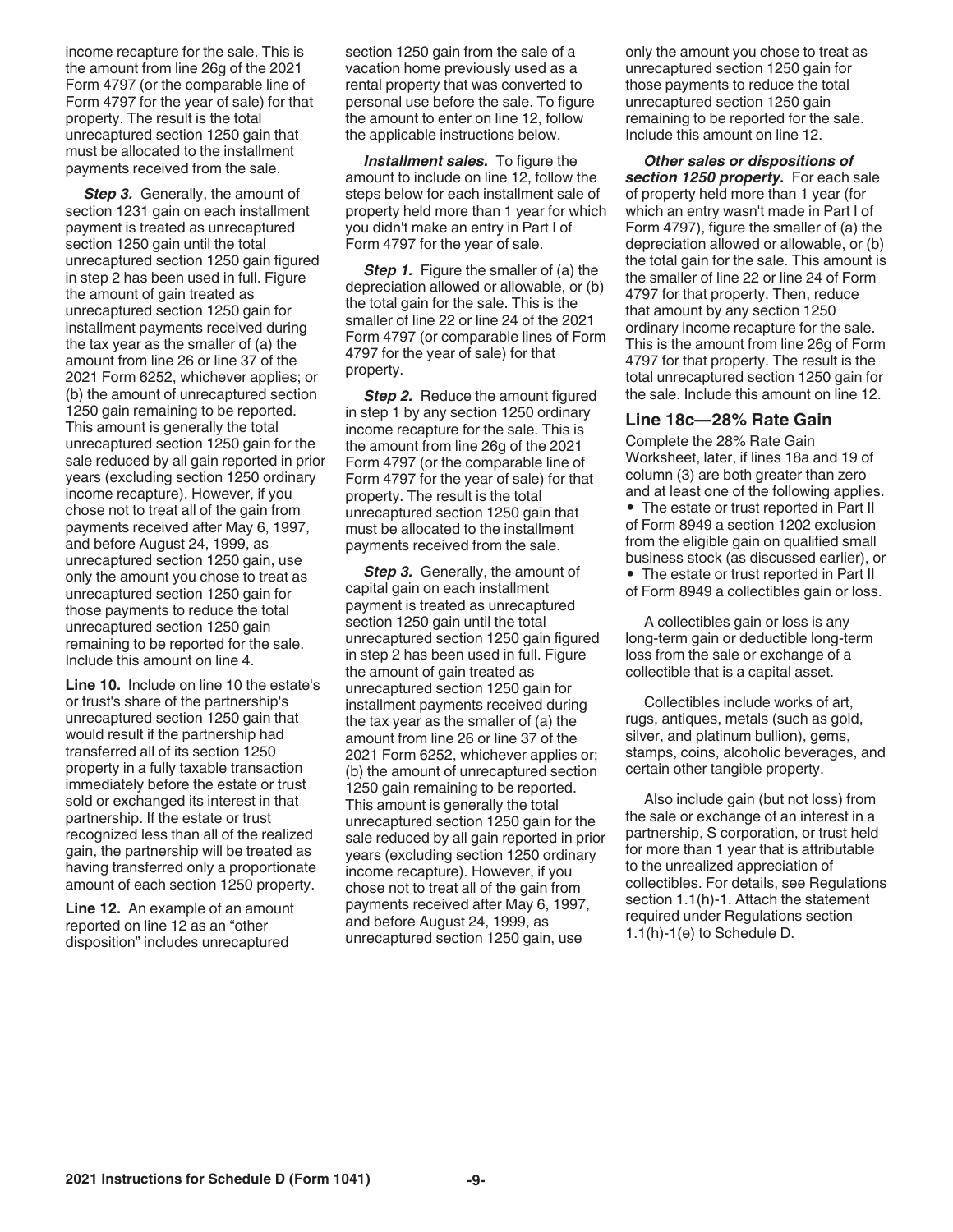# **28% Rate Gain Worksheet—Line 18c** *Keep for Your Records*

| 1. Enter the total of all collectibles gain or (loss) from items reported on Form 8949, Part II 1.                                                                                                                                                                                                                                                                                                                                                                                                                                                                                                                                                          |  |
|-------------------------------------------------------------------------------------------------------------------------------------------------------------------------------------------------------------------------------------------------------------------------------------------------------------------------------------------------------------------------------------------------------------------------------------------------------------------------------------------------------------------------------------------------------------------------------------------------------------------------------------------------------------|--|
| <b>2.</b> Enter as a positive number the total of:<br>• Any section 1202 exclusion you reported in column (g) of Form 8949, Part II, with code "Q" in<br>column (f), for which you excluded 50% of the gain;<br>• $\frac{2}{3}$ of any section 1202 exclusion you reported in column (g) of Form 8949, Part II, with code "Q"<br>in column (f), for which you excluded 60% of the gain; and<br>• $1$ / <sub>3</sub> of any section 1202 exclusion you reported in column (g) of Form 8949, Part II, with code "Q"<br>in column (f), for which you excluded 75% of the gain.<br>Don't make an entry for any section 1202 exclusion that is 100% of the gain. |  |
| 3. Enter the total of all collectibles gain or (loss) from Form 4684, line 4 (but only if Form 4684, line 15 is more                                                                                                                                                                                                                                                                                                                                                                                                                                                                                                                                        |  |
| 4. Enter the total of any collectibles gain reported to the estate or trust on:<br>• Form 1099-DIV, box 2d;<br>• Form 2439, box 1d; and<br>• Schedule K-1 from a partnership, S corporation, estate, or trust.                                                                                                                                                                                                                                                                                                                                                                                                                                              |  |
| 5. Enter the estate's or trust's long-term capital loss carryovers from Schedule D, line 15, and from box 11,                                                                                                                                                                                                                                                                                                                                                                                                                                                                                                                                               |  |
|                                                                                                                                                                                                                                                                                                                                                                                                                                                                                                                                                                                                                                                             |  |
| 7. Combine lines 1 through 6. If zero or less, enter -0-. If more than zero, also enter this amount in the                                                                                                                                                                                                                                                                                                                                                                                                                                                                                                                                                  |  |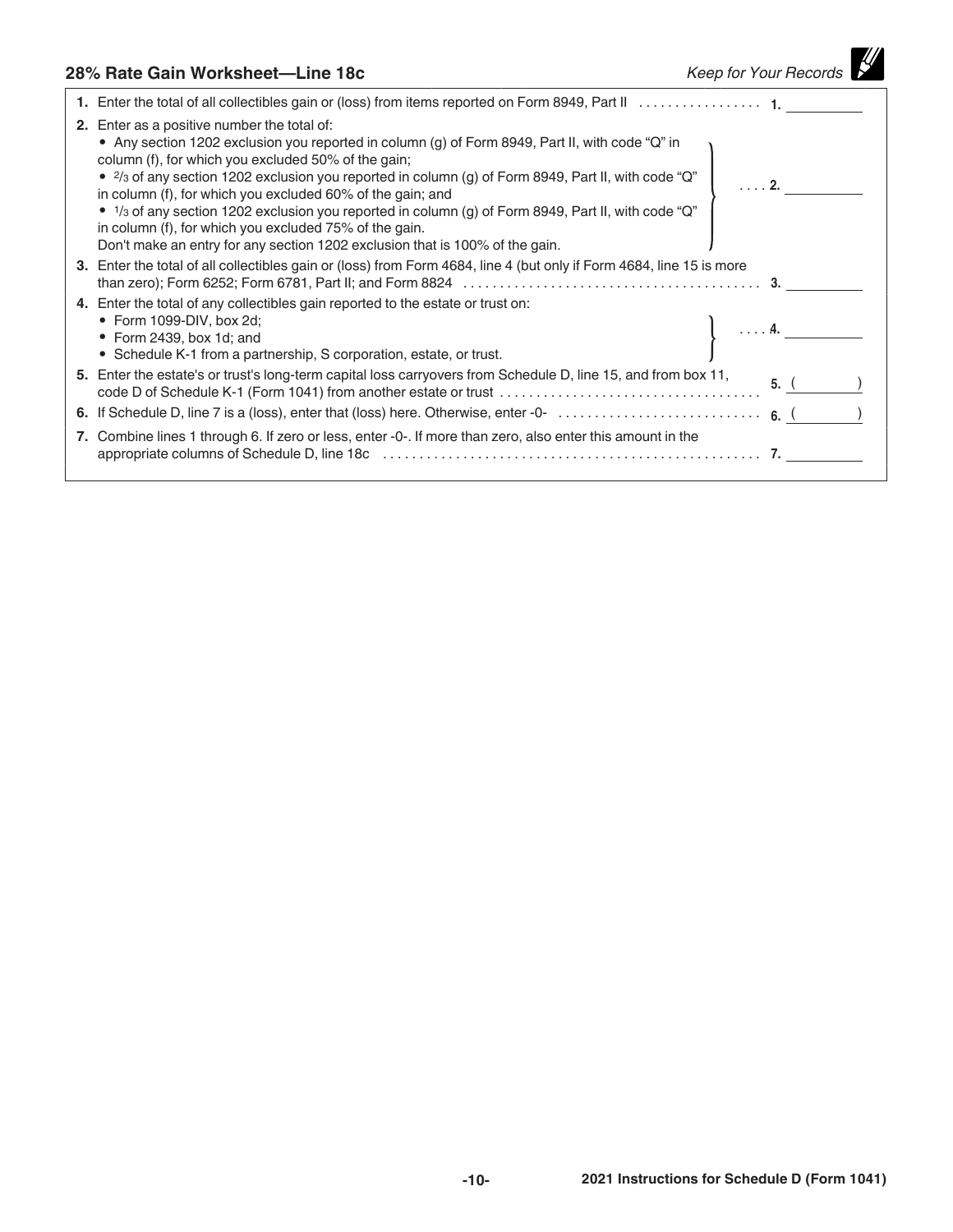## **Capital Loss Carryover Worksheet** *Capital Loss Carryover Worksheet Keep for Your Records*

Use this worksheet to figure the estate's or trust's capital loss carryovers from 2021 to 2022 if Schedule D, line 20 is a loss and (a) the loss on Schedule D, line 19, col. (3) is more than \$3,000 or (b) Form 1041, page 1, line 23 is a loss.

| 2. Enter the loss from line 20 of Schedule D as a positive amount                                                                                                                                                     | 2. $\qquad \qquad$ |
|-----------------------------------------------------------------------------------------------------------------------------------------------------------------------------------------------------------------------|--------------------|
|                                                                                                                                                                                                                       | 3.                 |
| 4. Adjusted taxable income. Combine lines 1, 2, and 3. If zero or less, enter -0-                                                                                                                                     | 4. $\qquad \qquad$ |
|                                                                                                                                                                                                                       | 5.                 |
| Note: If line 7 of Schedule D is a loss, go to line 6; otherwise, enter -0- on line 6 and go to<br>line 10.                                                                                                           |                    |
|                                                                                                                                                                                                                       |                    |
| 7. Enter gain, if any, from Schedule D, line 16. If that line is blank or shows a loss,                                                                                                                               |                    |
|                                                                                                                                                                                                                       | 8.                 |
| 9. Short-term capital loss carryover to 2022. Subtract line 8 from line 6. If zero or less, enter -0-. If this<br>is the final return of the estate or trust, also enter on Schedule K-1 (Form 1041), box 11, using   |                    |
|                                                                                                                                                                                                                       | 9.                 |
| Note: If line 16 of Schedule D is a loss, go to line 10; otherwise, skip lines 10 through 14.                                                                                                                         |                    |
|                                                                                                                                                                                                                       |                    |
| 11. Enter gain, if any, from Schedule D, line 7. If that line is blank or shows a loss,                                                                                                                               |                    |
|                                                                                                                                                                                                                       |                    |
|                                                                                                                                                                                                                       |                    |
| 14. Long-term capital loss carryover to 2022. Subtract line 13 from line 10. If zero or less, enter -0-. If<br>this is the final return of the estate or trust, also enter on Schedule K-1 (Form 1041), box 11, using |                    |
|                                                                                                                                                                                                                       |                    |

## **Line 19**

*Trusts filing Schedule D (Form 1041) with Form 990-T that* 

**have more than one unrelated** have more than one unrelated *trade or business must compute unrelated business taxable income separately for each trade or business. The separate amount from each unrelated trade or business must be reported on line 4a of Part I of the Schedule A (Form 990-T) completed for the specific trade or business.*

## **Part IV—Capital Loss Limitation**

If the sum of all capital losses is more than the sum of all capital gains, the capital losses are allowed as a deduction, but only to the extent of the smaller of the net loss or \$3,000.

For any year (including the final year) in which capital losses exceed capital gains, the estate or trust may have a capital loss carryover. Use the Capital Loss Carryover Worksheet above to figure any capital loss carryover. A

capital loss carryover may be carried forward indefinitely. Capital losses keep their character as either short-term or long-term when carried over to the following year.

## **Line 20**

*Trusts filing Schedule D (Form 1041) with Form 990-T that*  **have more than one unrelated** have more than one unrelated *trade or business must compute unrelated business taxable income separately for each trade or business. The separate amount from each unrelated trade or business must be reported on line 4c of Part I of the Schedule A (Form 990-T) ) completed for the specific trade or business.*

## **Part V—Tax Computation Using Maximum Capital Gains Rates**

## **Line 26**

If the estate or trust received qualified dividends or capital gains as income in respect of a decedent and a section

691(c) deduction was claimed, you must reduce the amount on Form 1041, page 1, line 2b(2), or Schedule D, line 22 (line 7 of the Schedule D Tax Worksheet, if applicable) by the portion of the section 691(c) deduction claimed on Form 1041, page 1, line 19, that is attributable to the estate's or trust's portion of qualified dividends or capital gains.

## **Line 45**

If the tax using the maximum capital gains rates is less than the regular tax, enter the amount from line 45 on line 1a of Schedule G, Part I, Form 1041.

## **Schedule D Tax Worksheet**

If you completed the Schedule D Tax Worksheet next instead of Part V of Schedule D, be sure to enter the amount from line 44 of the worksheet on line 1a of Schedule G, Part I, Form 1041.